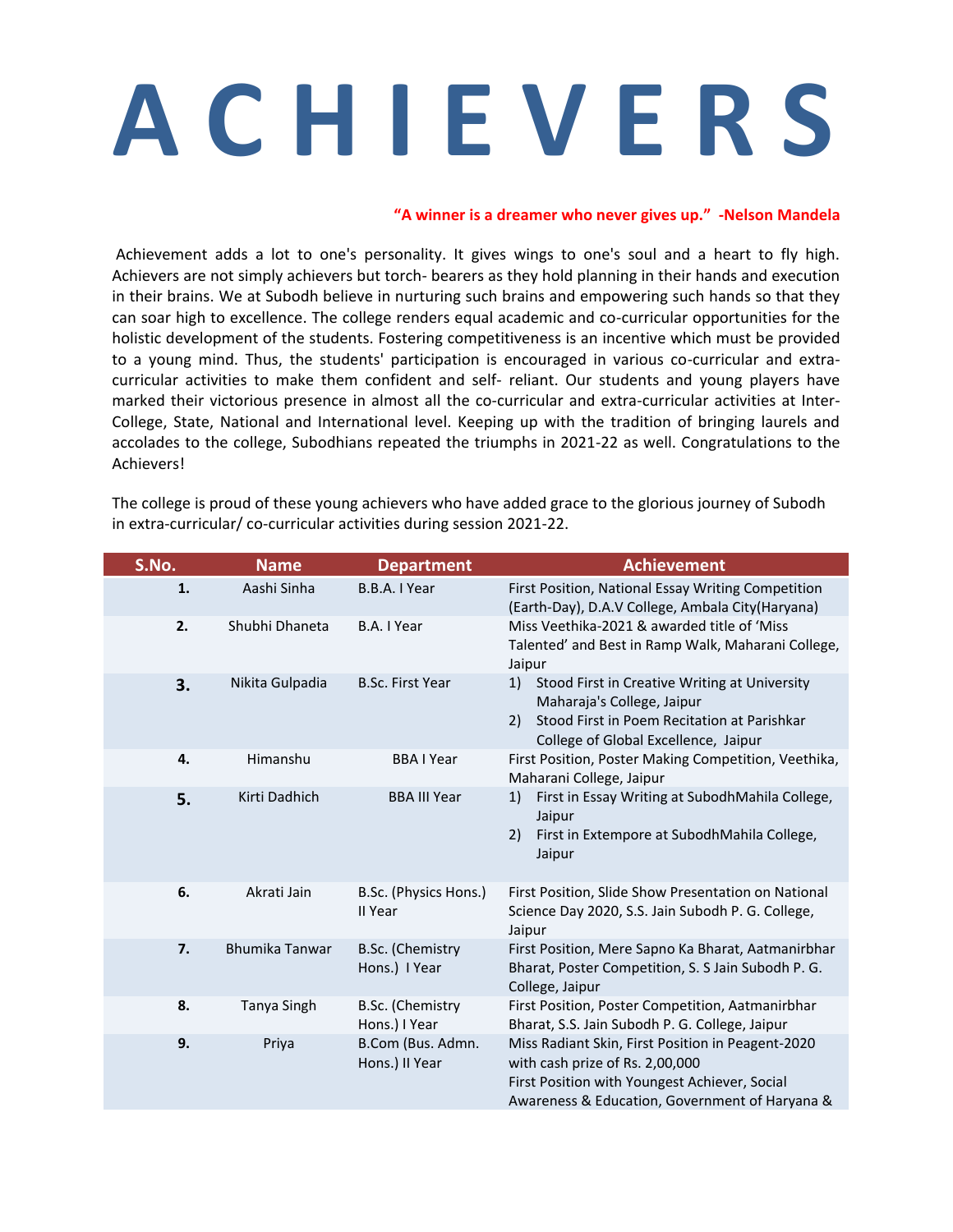|     |                  |                                    | will represent India in China                                                                                                                               |
|-----|------------------|------------------------------------|-------------------------------------------------------------------------------------------------------------------------------------------------------------|
| 10. | Ankit Kumar      | B.Sc. II Year                      | Second Position, Debate Competition, St. Wilfreds<br>P. G. College Jaipur                                                                                   |
| 11. | Ashish Kumar     | M.Sc. Physics<br>Previous          | Second Position, Non -Working Model, National<br>Science Day, S. S. Jain Subodh P. G. College, Jaipur                                                       |
| 12. | AshwiniPrajapati | <b>B.Sc. II Year</b>               | Second Position, Poster Making Competition on<br>Balika Diwas, State PCPNDT, Medical, Health and<br>Family Welfare Department, Rajasthan                    |
| 13. | HarshitaSeksaria | M.Sc.<br>(Physics) Final           | Second Position, Working Model Competition, S.S.<br>Jain Subodh P. G. College, Jaipur                                                                       |
| 14. | Himanshu         | <b>B.Sc. II Year</b>               | Second Position, Quiz, St. Wilfred College, Jaipur                                                                                                          |
| 15. | Janet Joy        | B.Sc. (Chemistry<br>Hons.) II Year | Second Position, Western Group Dance, Youth Fest<br>2020, S. S. Jain Subodh Girls P. G. College, Jaipur                                                     |
| 16. | Neeraj Swami     | <b>B.Sc.II Year</b>                | First Position, National Science Day, S.S. Jain Subodh<br>P.G. College, Jaipur                                                                              |
| 17. | SaloniKumawat    | B.Sc. I Year                       | 1) Second Position, Dare to Star- Exordium, St.<br>Xavier's College, Jaipur<br>2) Third Position, Poster Making, S. S. Jain Subodh P.<br>G. College, Jaipur |
| 18. | Mohit Jain       | B.A. I Year                        | Semi- finalist of Dance Competition at Vivekananda<br>Global University, Jaipur                                                                             |

## **ACHIEVEMENTS IN SPORTS 2021-22 INTER COLLEGE LEVEL**

College won University of Rajasthan Inter College overall General Championship Trophy 2021-2022. Total 53 students represented University of Rajasthan Teams in various games.

Team performance in University of Rajasthan inters College tournaments in 2021-22.

| <b>Winner Teams</b>  | <b>Runner Up Teams</b>    |
|----------------------|---------------------------|
| <b>Athletics</b>     | Lawn Tennis (Men)         |
| Cricket              | Lawn Tennis (Women)       |
| Football             | Weightlifting             |
| Squash               | Swimming                  |
| Volleyball           | <b>Cross Country Race</b> |
| Table Tennis (Men)   |                           |
| Table Tennis (Women) |                           |
| Judo                 |                           |
| Archery              |                           |

The college is proud of these young achievers who have carved a niche for themselves in their respective games during session 2021-22

| S.No.                      | <b>NAMF</b>          | <b>CLASS</b>  | <b>GAME</b> | <b>ACHIEVEMENTS</b>                                                                                                         |  |
|----------------------------|----------------------|---------------|-------------|-----------------------------------------------------------------------------------------------------------------------------|--|
| <b>INTERNATIONAL LEVEL</b> |                      |               |             |                                                                                                                             |  |
|                            | Kamlesh<br>Nagarkoti | B.A. III Year | Cricket     | Retained as team player in IPL cricket<br>league for Kolkata Knight Riders team<br>since three years at auction price (3.2) |  |